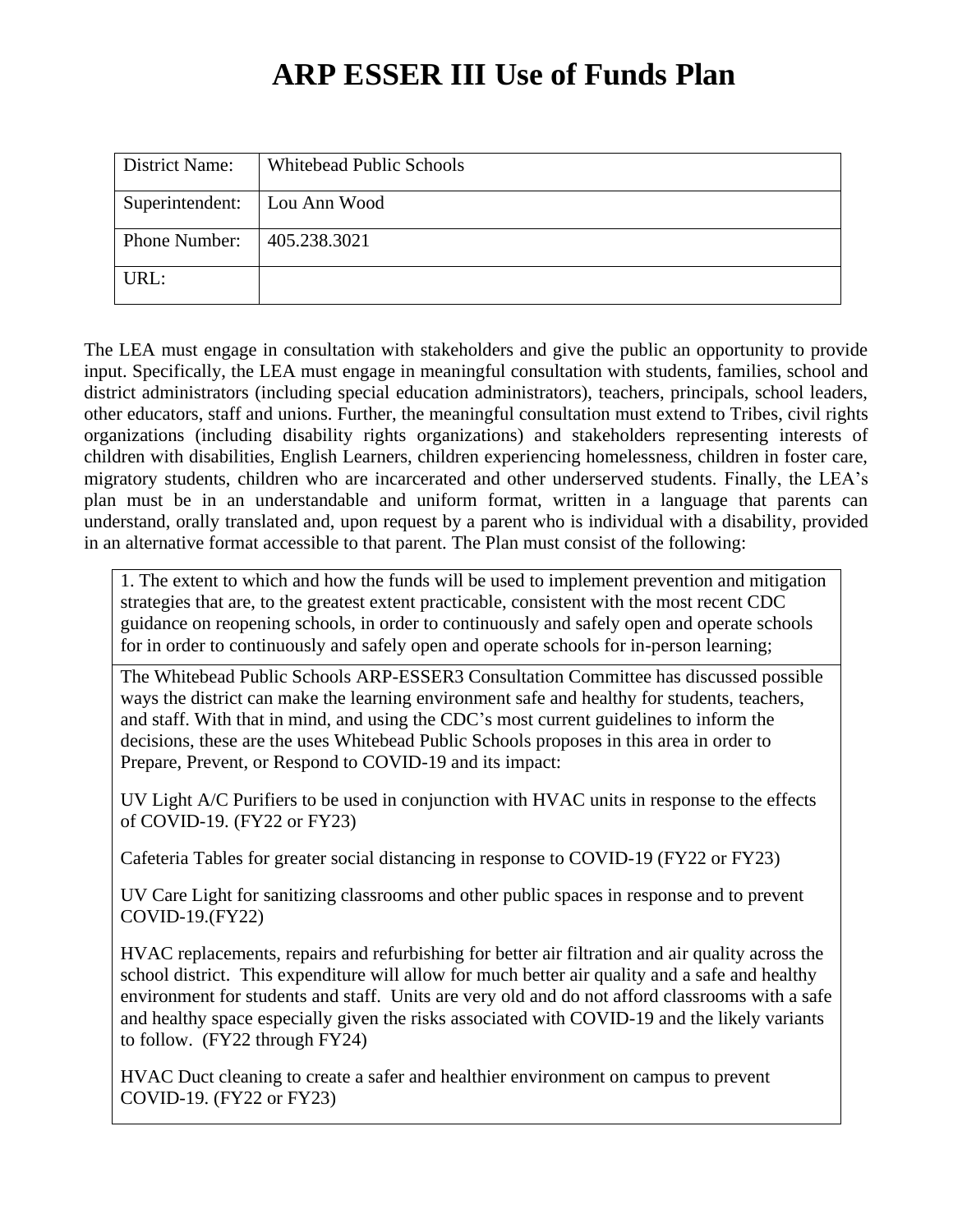Purchase of additional school bus to allow for the social distancing of students while being transported to and from school. Current busses are not adequate to allow for safe and healthy transportation of students while attempting to respond to the effects of COVID-19. (FY23)

In response to COVID-19 we will be installing a new emergency door to create a safer and more secure facility for students and staff. (FY23)

In an effort to respond to and prevent COVID-19 we will be installing new lockers to create a safer and cleaner environment for students. The new lockers will allow us to more efficiently socially distance in the classroom due to less "clutter" in the classroom and in the hallways during passing time. (FY22 or FY23)

Installation of additional security cameras throughout all campuses to allow for much more appropriate and adequate contact tracing in an effort to respond to COVID-19. (FY23)

Installation of Window Screens in multi-story building to allow windows to be safely opened. This expenditure will also allow for a healthier and safer classroom environment as windows cannot be opened now due to the lack screens. The ability to open windows and allow fresh air will also allow us to respond to COVID-19 and minimize the risk of transmission. (FY22)

In an effort to respond to and prevent the spread of COVID-19, we plan to remodel primary district restrooms allowing for a safer, more sanitary, and healthier restroom environment. Subject to OSDE Federal Programs Approval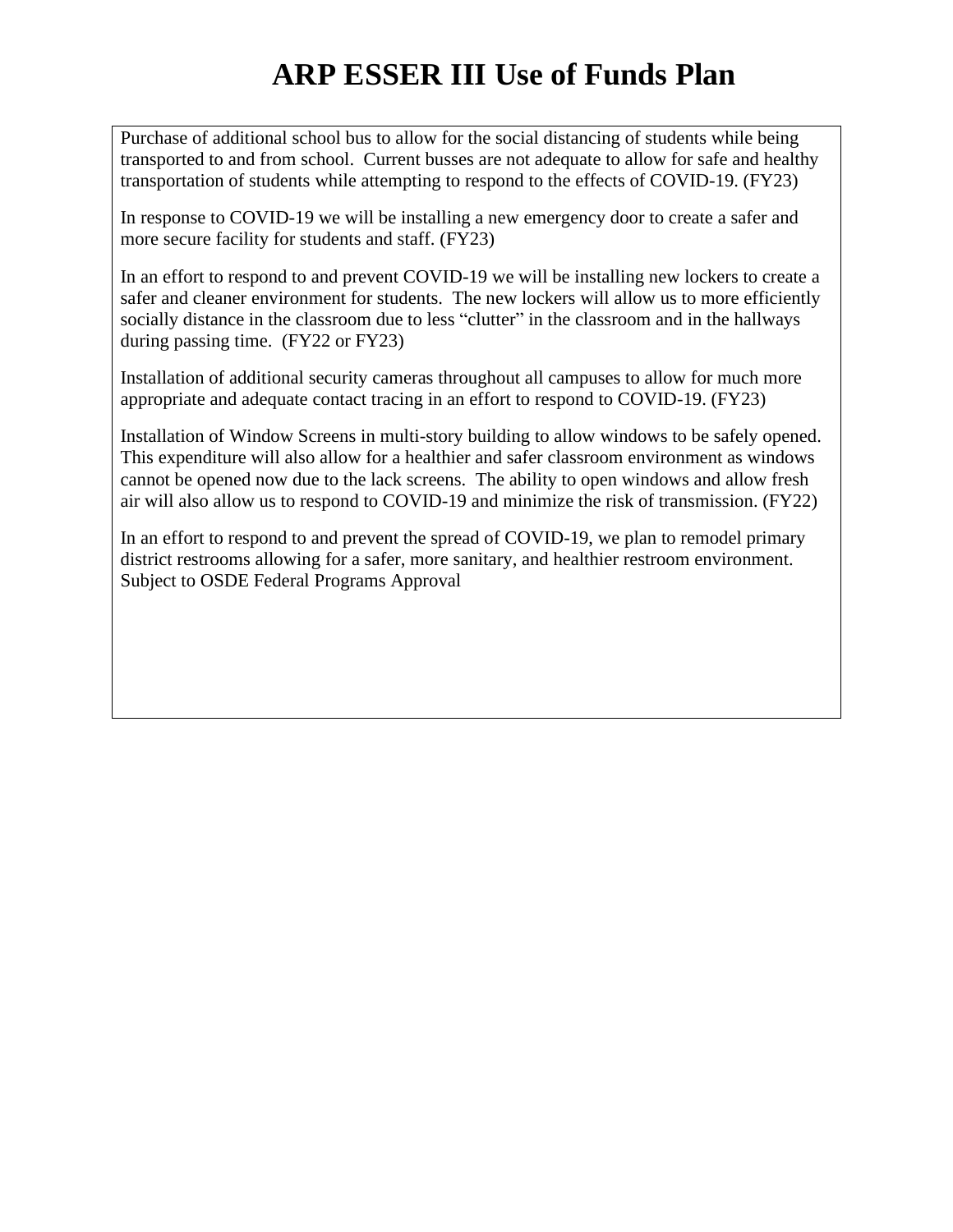2. How the LEA will use the funds it reserved under section 2001(e)(1) of the ARP Act [20% of ESSER ARP Act formula funds] to address the academic impact of lost instructional time through the implementation of evidence-based interventions, such as summer learning or summer enrichment, extended day, comprehensive afterschool programs, or extended school year;

20% of Whitebead Public Schools total ARP funds (\$625,403.62) will be \$125,080.73. These funds will be utilized to determine individual student and grade level learning gaps or loss due to COVID-19, and then to address such loss through research-based interventions and programs. As such, the following are recommendations from the Consultation Committee:

The committee suggests a three-year program of expenditures as follows:

Intensive Summer School Program each June to address learning loss due to COVID-19. (Salaries and benefits for staff along with necessary supplies and materials) (FY22 through FY24)

After School Tutoring Program throughout the school year to address learning loss due to COVID-19. (Salaries and benefits for staff along with necessary supplies and materials) (FY22 through FY24)

In-School Remediation Program throughout the school year to address learning loss due to COVID-19. (Salaries and benefits for staff along with necessary supplies and materials) (FY22 through FY24)

Hiring an ELL teacher to deal in a more targeted manner with the COVID-19 related learning loss of ELL students in the district. ELL students make up almost 20% of our student population which further necessitates this expenditure. The ELL teacher will also be available to support after school and summer school intervention programs with ELL students. (FY22 through FY24)

Hiring an instructional coach to provide extra support to all instructional staff as they strive to effectively deal with learning loss due to COVID-19. (FY22 through FY24)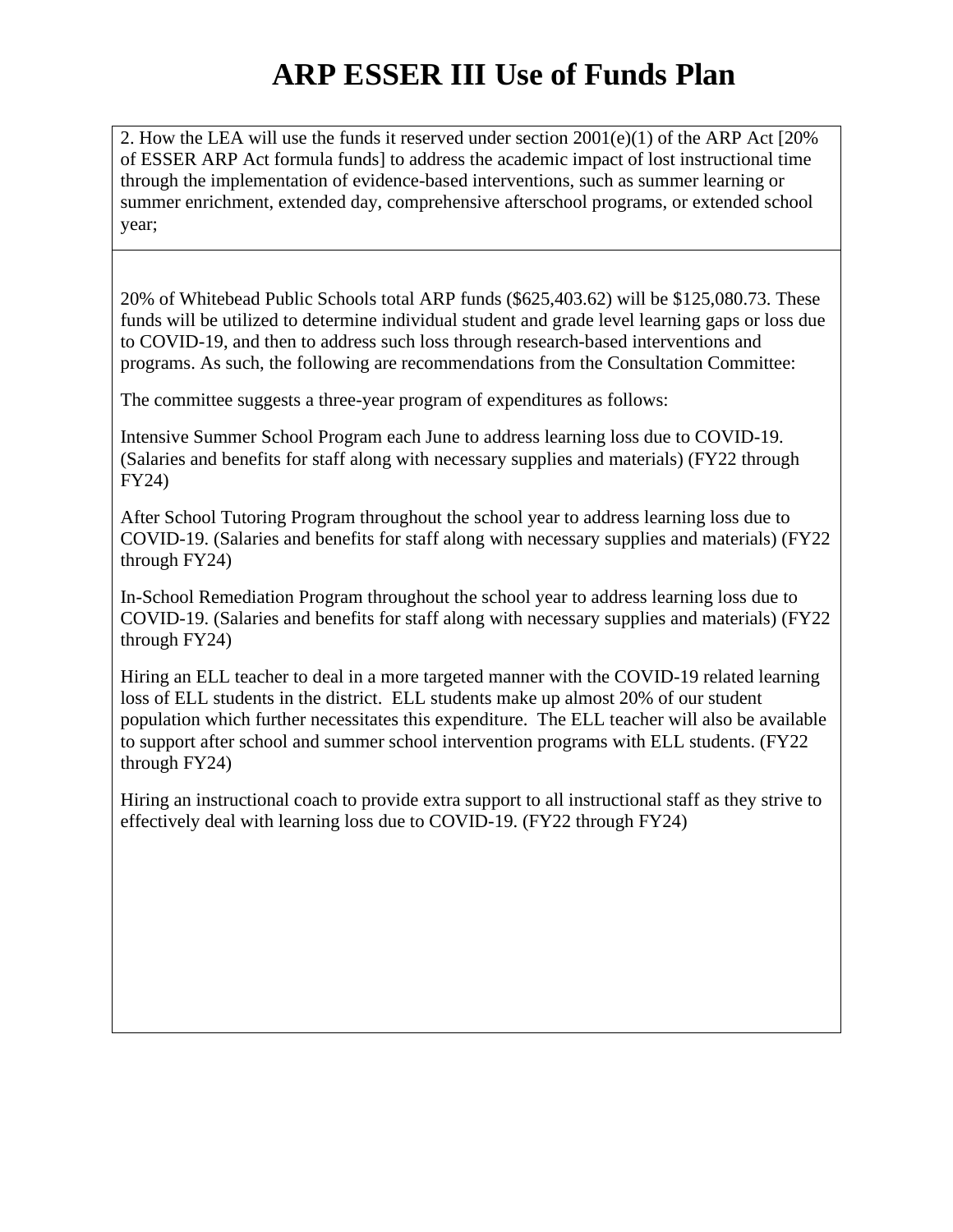3. How the LEA will spend its remaining ARP ESSER funds consistent with the uses authorized in section 2001(e)(2) of the ARP Act; and

Whitebead Public Schools plans to utilize ARP-ESSER III funds to Prepare, Prevent, and/ or Respond to the Covid 19 impact on our district. In order to maintain operations and continuity of the district in either direct preparation for, to prevent, or in response to Covid 19; or because of loss of revenue due in large part to the same, Whitebead Public Schools will utilize the various approved funding in the following manner:

No expenditures are planned for this specific area of our Use of Funds Plan.